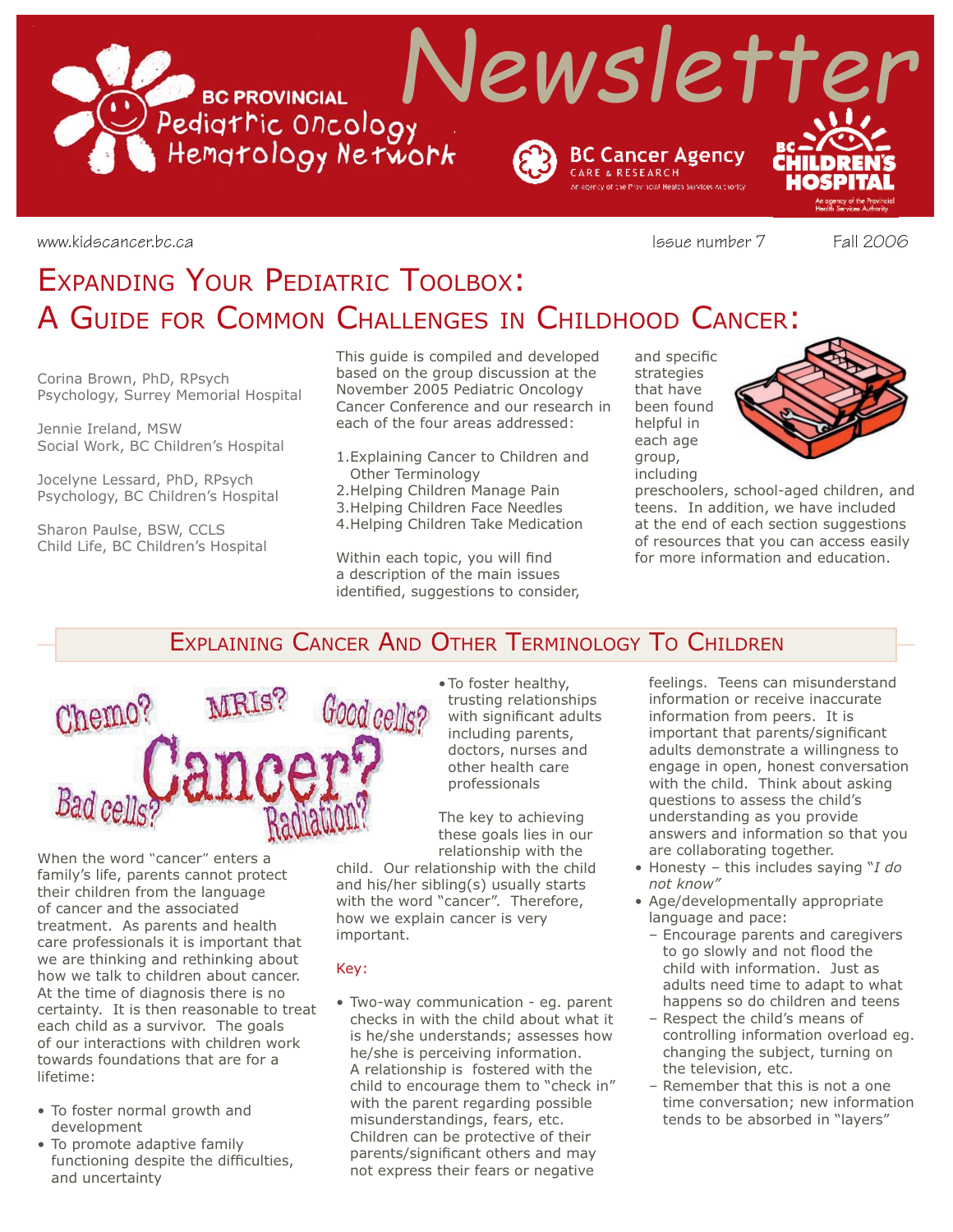# AGE SPECIFIC STRATEGIES FOR EXPLAINING CANCER AND OTHER TERMINOLOGY TO CHILDREN

#### Preschoolers: age ≤5 years

- Concrete thinkers
- Link events to one thing, i.e. their experience, eg. usually visualize illness or being sick as staying in bed or eating chicken noodle soup
- Understand concepts like "good" and "bad"
- Able to understand metaphors like good healthy cells, bad cancer cells and the medicine called chemotherapy which helps fight the bad guys
- Can link with familiar ideas, eg. germs are bad, cancer cells are bad cells
- Have magical thinking
- Egocentric the world revolves around them; have difficulty seeing things from different perspective; see themselves as responsible for what goes on around them
- Need extra reassurance that they did not cause the illness; that the illness and associated treatment is not punishment
- for something they did wrong; that it is not their fault that people i.e. mommy/daddy is upset and crying etc.
- Use models, games to explain cells, cancer cells, chemotherapy; very simple pictures, dolls, and body books

#### School Age: age 6-11 years

- Less likely to believe the illness is because of something they did wrong; although may still appreciate reassurance from parents/health care professionals
- Limited in their own experience but starting to understand the relationships between events: sickness -> medicine/treatment, sickness -> symptoms
- Able to understand more detailed explanations of cancer because they are better able to understand interrelated parts:

 *"Your body is made up of millions and millions of cells. These cells are like building blocks that work together to help your body do all the things it needs to do. When you have cancer, some healthy cells get out of control and change into sick cells. These sick cells push your healthy cells out of the way. They become strong, grow, and spread into the rest of your body. When sick cells clump together, they make a lump in your body. This is called a tumour. Sick cells stop your body from working the way it should; that's why you feel tired and achy."* Or more simply:

 *"Different cells in the body have different jobs to perform; cancer cells are like the trouble makers that disrupt the healthy cells from doing their job(s). The treatment, chemotherapy, is to get rid of these trouble makers."*

• Use models/diagrams, games, to explain cells, cancer cells, chemotherapy; also body books to explain the location of the disease, how the body works etc.

#### Teens: age 12 years+

- Are better able to understand complex relationships between events; they are more likely to think about things they have not experienced themselves
- Define illness by specific symptoms such as tiredness and the limits on everyday activities; they are also better able to understand the reasons for their symptoms in the context of the disease:  *"(ALL) blood is made up of 3 parts each with a unique job: red blood cells, white blood cells, and platelets. Because the cancer cells replace normal cells in the bone marrow, there are fewer platelets and this is the reason you may bruise or bleed more easily etc. The goal of treatment is to kill cancer cells; and then the body can function normally and the symptoms will go away."*
- Use visuals: CT scans, MRI scans, models/diagrams etc.

#### **RESOURCES**

#### **Books**

Explaining Cancer to Children of All Ages: What is Cancer Anyway? Karen Carney (1998)

You and Your Cancer: A Child's Guide BC Decker Inc (2001)

Talking with Your Child about Cancer Canadian Cancer Society (1993)

Page 2 POHN Fall 2006

#### **Websites**

For brain tumours: www.abta.org/kids/home.htm

For parents: www.curesearch.org There is an excellent section on this website about effects of illness on different ages/stages of a child's life

For school aged children: www.royalmarsden.org/captchemo/adventures.asp

For teens: www.teenslivingwithcancer.org www.planetcancer.org www.2bme.org







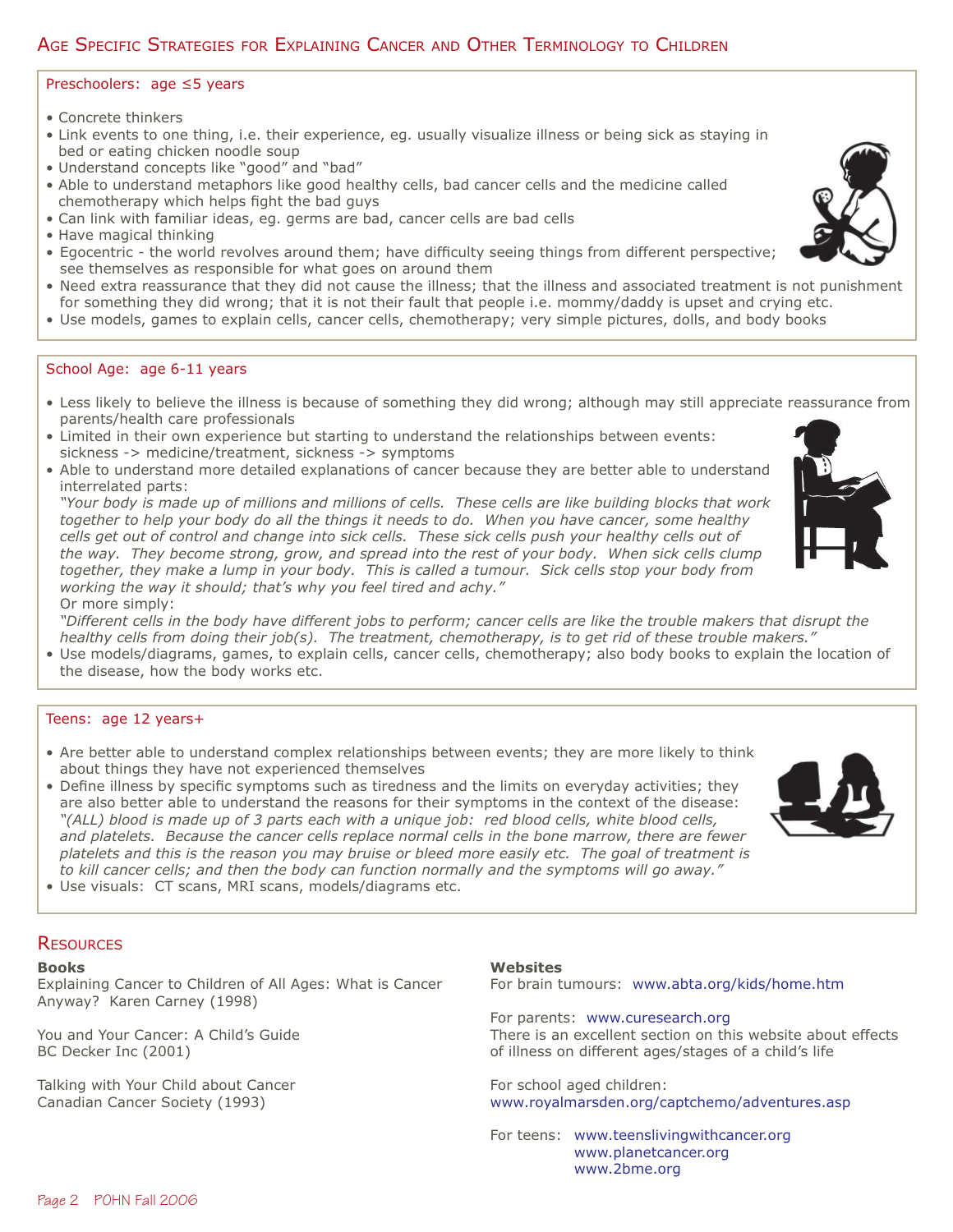# HELPING CHILDREN MANAGE PAIN

Pain in childhood cancer may come from several sources including pain from disease, pain from procedures, and pain from cancer treatment. Effective pain management is best achieved using a team approach that includes the child, parents, and health care professionals. We begin by acknowledging that great advances have been made in pain medication for children, that the efficacy of pharmaceutical approaches is well-established, and that medication is often integral to pain management in childhood cancer. In this discussion, we refer to strategies for pain management that are intended to COMPLEMENT and NOT SUBSTITUTE appropriate pain medications. Although we do not include medications in this discussion, we are NOT advocating against their use. Our goal is to draw attention to other aspects of pain management that the child and parent can practice either individually or together.

# Pain Scale



#### General Strategies:

- Understanding pain from the child's point of view is critical to achieving good pain management and is an ongoing process. In your pain assessment, acknowledge the pain immediately and inquire specifically about it.
- Inquire about the non-painful body parts to get a sense of the child's whole experience; this may also help identify strengths.
- Pain is an isolating experience and this in turn can be frightening particularly in the case of acute pain. Ensure that the child is not left alone until the pain is under control. Even for teenagers, the physical presence of a parent or staff counts for a lot.
- Be aware of the use of language – Your choice of words and tone matters, not only during the pain assessment, but also (especially!) during the application or instruction of pain management techniques
	- Opt for neutral rather than loaded words that can heighten sensations of pain (eg. "episode" instead of "attack")
- Avoid statements of confusion and uncertainty (eg. *"this pain is mysterious"* or *"I don't know what's causing this"*) that may induce fear and undermine the child's confidence in you
- Tell the child what positive steps have been taken or will be taken to deal with the pain
- Provide hopeful messages whenever possible
- Draw from the child's own experiences and interests to ensure the metaphors you use are comforting
- Practice these methods yourself to ensure that you are calm, comfortable and effective as a model for the parent and child
- Consider teaching techniques to parents to ensure their collaboration and their good coping
- Encourage parents to practice methods they enjoy and that make them feel better
- Never use medical procedures as a threat
- Give some control to the child; the feeling of being in control is known to reduce sensations of pain
- Keep clear notes on what works well for each child so that other team members can be consistent

\*Techniques to be used as an adjunct to and not a substitute for pain medication\*

#### Specific Strategies:

The following is an overview of adjunct pain management strategies. Some are intuitive and others require training and practice. Please refer to the resources at the end of this discussion for a more complete description of these approaches.

#### **Psychological Methods**

These exercises often require some instruction and coaching and ideally should be learned in a state of relaxation; ie. ahead of time before the pain episode is expected to take place. Children and parents are encouraged to practice them regularly; they can be easily incorporated into a selfcare ritual and need not take a huge amount of time to work.

- Distraction techniques work especially well for short, acute pain
- Comfort measures including a quiet presence, music, a warm bath, rocking, touching (rubbing the injury and/or gently stroking elsewhere) are helpful for both acute and longer

lasting pain; breathing the pain away is also helpful

- Relaxation and imagery in combination with breathing techniques are helpful with persistent, achy pain; as children get older, they may require explanation as to how these strategies work to ensure full participation and maximize benefit:
	- they are helpful in reducing anxiety and tension that make pain worse
	- anxiety stops the brain from blocking the feeling of pain
	- anxiety can also increase pain by essentially opening pain "switches"
	- anxiety uses up needed energy, decreases rest and sleep, and tires the child, making it all the more difficult to cope with pain
- Self-talk this can be calming and helpful for some children, whereas for others it increases anxiety. Examples are *"This will be over soon", "I can handle this", "It's tough but I'm doing pretty good"*

#### **Physical Methods**

These may be best taught by a physiotherapist or occupational therapist, and their application should be discussed with medical staff.

- Heat and cold (compresses/pads or packs) may help relieve some pain but require caution to avoid accidental burns or freezes. Ice packs should be wrapped and their application closely monitored (eg. no longer than 10 minutes); they should NOT be used immediately after chemotherapy injection since it will change the absorption of the drug
- Transcutaneous Electrical Nerve Stimulation (TENS) may be very useful for "phantom" pain following an amputation
- Massage is effective for all types of pain and may be especially helpful for spasms
	- like imagery, gentle massage with affectionate touch of nonpainful areas provide a pleasant experience that will compete with pain

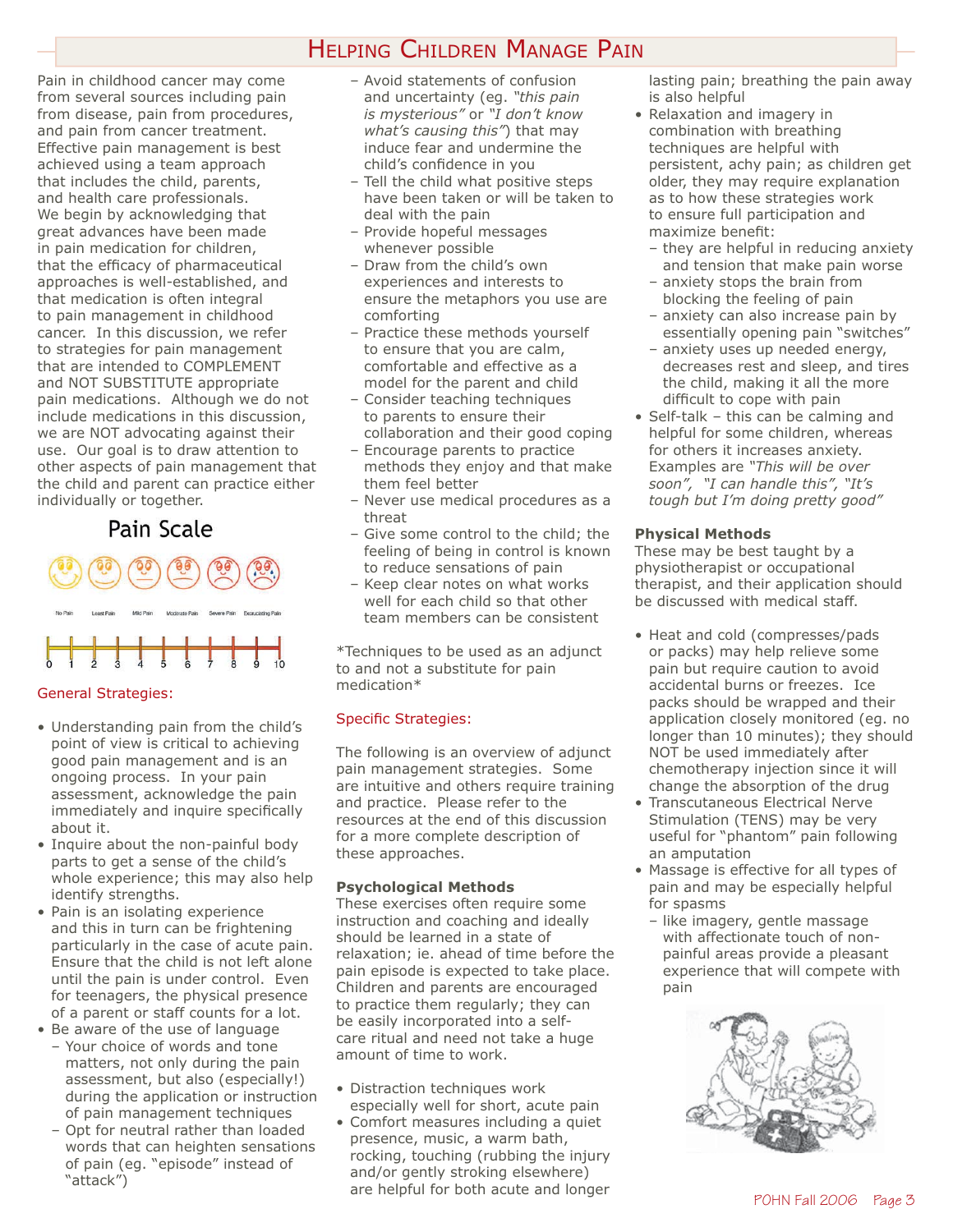# AGE SPECIFIC STRATEGIES FOR HELPING CHILDREN MANAGE PAIN

### Pre-Schoolers: age ≤5 years

- Distraction techniques:
- for babies: "motherese" and dramatic talk with babies, show them something bright and moving – for preschoolers and early school-age: blowing bubbles, party-blowers, pop-up books, singing songs,
- reading favourite stories, puppets
- Cuddling
- Relaxation: being a wet noodle, flopping like a Raggedy Ann doll
- Control: simple choices between two things, eg. sitting on a lap vs. a chair, which finger to get pricked, whether to wear a band-aid

### School-Age: age 6-11 years

- Distraction: conversation, pleasant memories, I SPY books, story-telling
- Self-talk during a procedure can be coached in children 6 years and up (eg. "I can handle this," "This will be over soon", or "I'm doing really well"); after age 10 children can use self-talk even when a "coach" is not there
- Comfort items (favourite or "lucky" items)
- Music or stories on tape
- Relaxation Raggedy Ann doll, wet noodle for younger children; 10 years+ may be able to learn formal muscle relaxation
- Pleasant imagery (favourite activities, going to a safe place, magic carpet ride)
- Control

#### Teens: age 12 years+

- Distraction: conversation about past, present, or future events; listening to CD's or walkman
- Problem-solving: older children and adolescents can engage in brainstorming and learn what makes their pain worse and what makes it better; self-monitoring/logging, ie. keeping a record of the pain on a calendar can be helpful for problem-solving discussions
- Self-talk: older teens can learn a more sophisticated strategy called A.D.A.P.T.:
	- Acknowledge the negative feeling or thought
	- Describe what statements or thoughts are causing the negative feeling
	- Assess if the thoughts are helpful
	- Present alternatives to the thoughts
	- Think praise: give yourself a pat on the back for a better way of thinking
- Muscle relaxation combined with slow, belly breathing and imagery

• Control

#### **RESOURCES**

#### **Books/Videos:**

"A Child in Pain" – a great resource for parents and staff, written by Dr. Leora Kuttner "No Fears, No Tears" – a video also featuring Dr. Kuttner and children of different ages mastering various pain management techniques

#### **Websites**

## http://pediatric-pain.ca/mclp/mclp.html

Can also go to Google and type in 'Making Cancer Less Painful Handbook' – this is an excellent, user-friendly site that gives parents clear information as well as suggestions and guidelines on how to help their kids manage pain. It also describes well-known strategies for children of different ages and gives concise explanations of when and why they are helpful. There are even examples of relaxation scripts for parents to try with their youth. Parents have access to the complete Handbook, and can print off the sections most relevant to them.

## http://www.childcancerpain.org

This is posted as "an educational pain management resource for health professionals who care for children suffering from pain due to cancer" but may also be of assistance to parents.

## http://www.caringbridge.org

A website that promotes communication between families and friends and that helps broaden social support networks.



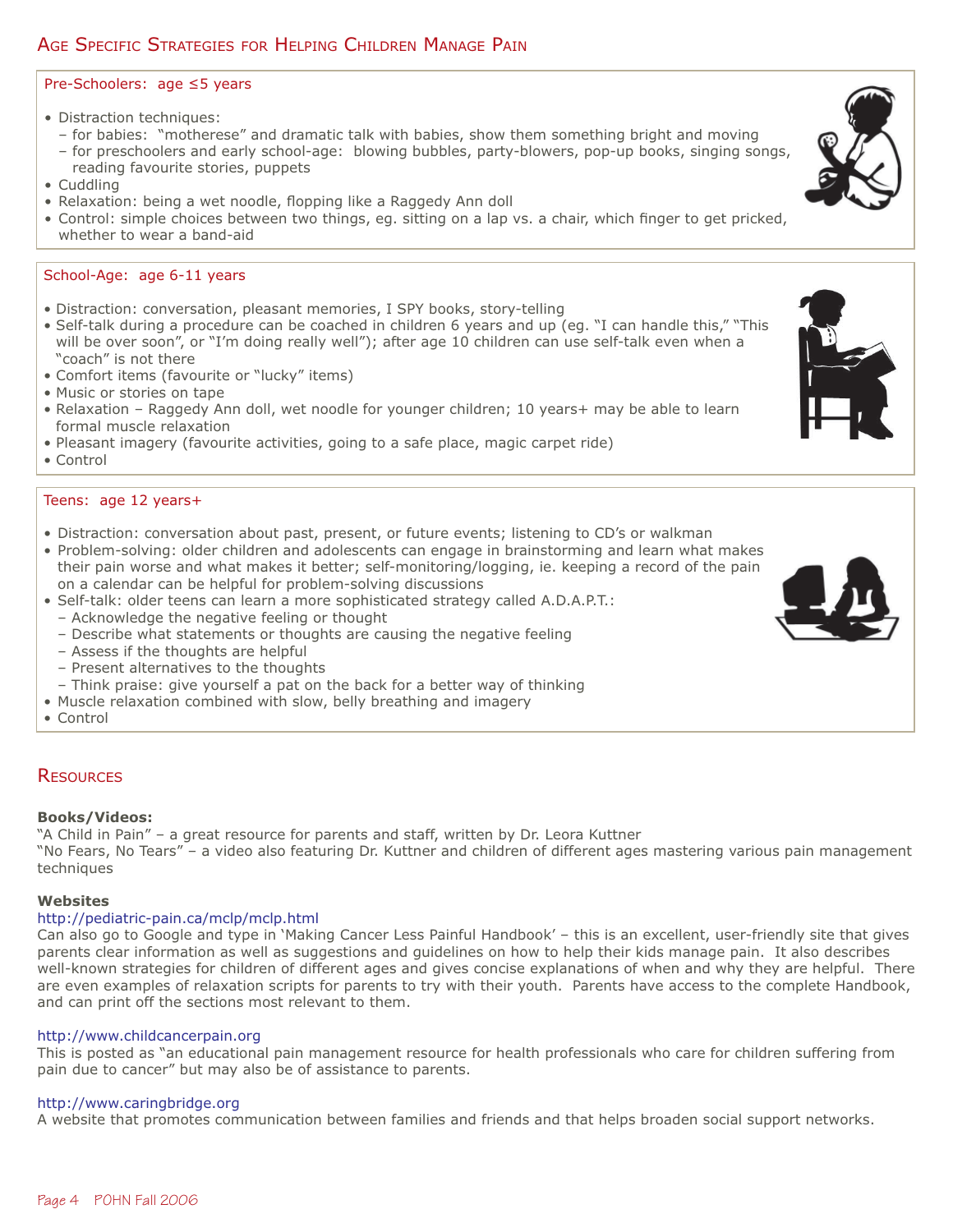# HELPING CHILDREN FACE NEEDLES

Dealing with needles on a regular basis is a significant source of stress for children and teens. While our general goal is to make the experience as positive as possible, it is important to remember that some anxiety is normal. We need to convey this message to our children by letting them know that their fear, crying, etc. is understandable and then work with them to try to create a plan that may help minimize their pain and anxiety.<br>Preparation for Procedures:

#### Preparation for Procedures:

- choose the right person to elp minimize their pain and anxiety.<br>
eparation for Procedures:<br>
choose the right person to<br>
accompany the child; parents need<br>
to manage and check their own to manage and check their own to manage and check their own<br>anxiety levels (ie. not an overly anxious or needle phobic parent) per:<br>hild pers<br>hild;<br>heck r pain and an:<br>cedures:<br>person to<br>hild; parents ures:<br>son to<br>par<br>c the<br>t an<br>obic n
- find out what is the "norm" for this child – what has worked before & recreate that experience as closely as possible; keep a routine. Try to meet with parents/child ahead of time to determine their wishes or ask other staff who have worked with a particular child
- remember that the experience is important to the family – it is not just another needle for them
- determine if child is an attender or avoider – do they want information or would they prefer to not talk too much about it or not see the needle coming
- be honest so the child knows exactly what to expect. Explanations should be brief but accurate; parents should ask this information of staff so they can explain to their child
- provide visual demonstrations of the equipment and tools, medical play
- tell the child why the procedure is necessary
- teach parents how to help their child - ask the child if they have a particular
- strategy that works for them get the child involved in a solution: *"Since we've got to get this blood test, how can we work together to make it as easy as possible?"* Even very young children can brainstorm. When they are involved in coming up with a solution, they try harder to make it work. When brainstorming, give option to child of who he/she wishes to be present during the procedure
- do everything you can to get the child to relax; eg. leave plenty of time to get to the lab (If you are tense in traffic, your child will get tense, too; play soothing music in the car on the way to the lab; make it a one-on-one time with the child who is getting the test, leave siblings with a sitter)
- practice strategies prior to the procedure; don't expect to just figure out a strategy in the moment
- use a numbing agent such as EMLA; ice before and after

#### During Procedure:

- keep environment calm
- take your time, don't feel rushed
- use relaxation techniques and deep breathing. The use of bubbles

encourages deep breathing with children

- use distraction (ie. puppets, stories, video games, music, video, I Spy books, etc.)
- use "magic glove", visualize magic glove that doesn't feel pain, or other visualization techniques. Note: these procedures require practice prior to the procedures and generally the help of a specialist (ask child life or psychology for ideas)
- use medication if necessary
- let the child know that you accept his or her emotions. Don't say, *"Now it's time to be a big girl."* Instead say, *"I understand why you are angry or upset."*

#### After-Care:

- release tension after the procedure by specifically shaking tension out of body part affected
- review with the child how he/she felt the procedure went and any ideas they have for making things go better next time
- provide special treats or awards for having gone through a difficult procedure (Note: child should receive the award for having gone through the procedure, not based on an evaluation of their "performance" during the procedure)

#### For Needle Phobics:

- may need specific interventions outside of medical procedures, make referral to child life or psychologist

# BC CANCER AGENCY 2006 ANNUAL CONFERENCE NOVEMBER 23-25, 2006

# PEDIATRIC ONCOLOGY DAY SATURDAY, NOVEMBER 25, 2006

This year's pediatric oncology education day will focus on the latest in childhood leukemia and issues surrounding care for these children. For more information and to register, please go to the conference website:

http://www.bccancer.bc.ca/HPI/ACC2006/default.htm

#### Objectives:

- To enhance clinical skills and knowledge about childhood leukemia and care for the child & family
- To strengthen community partnership and improve communication within the provincial network

| Time      | Session                                       |
|-----------|-----------------------------------------------|
| 0830-0915 | Pediatric Leukemias - Principles of Treatment |
| 0915-1015 | Complications from Leukemia Therapy           |
| 1015-1045 | <b>Break</b>                                  |
| 1045-1130 | Blood & Blood Products Tranfusion Therapy     |
| 1130-1200 | Relapsed ALL - Cure or Palliation             |
| 1200-1300 | Lunch                                         |
| 1300-1400 | Communication & Cancer                        |
| 1400-1600 | Strengthening Partnership in Care             |
|           | Child Health BC                               |
|           | <b>Community Care for ALL Patients</b>        |
|           | Round Table Discussion                        |

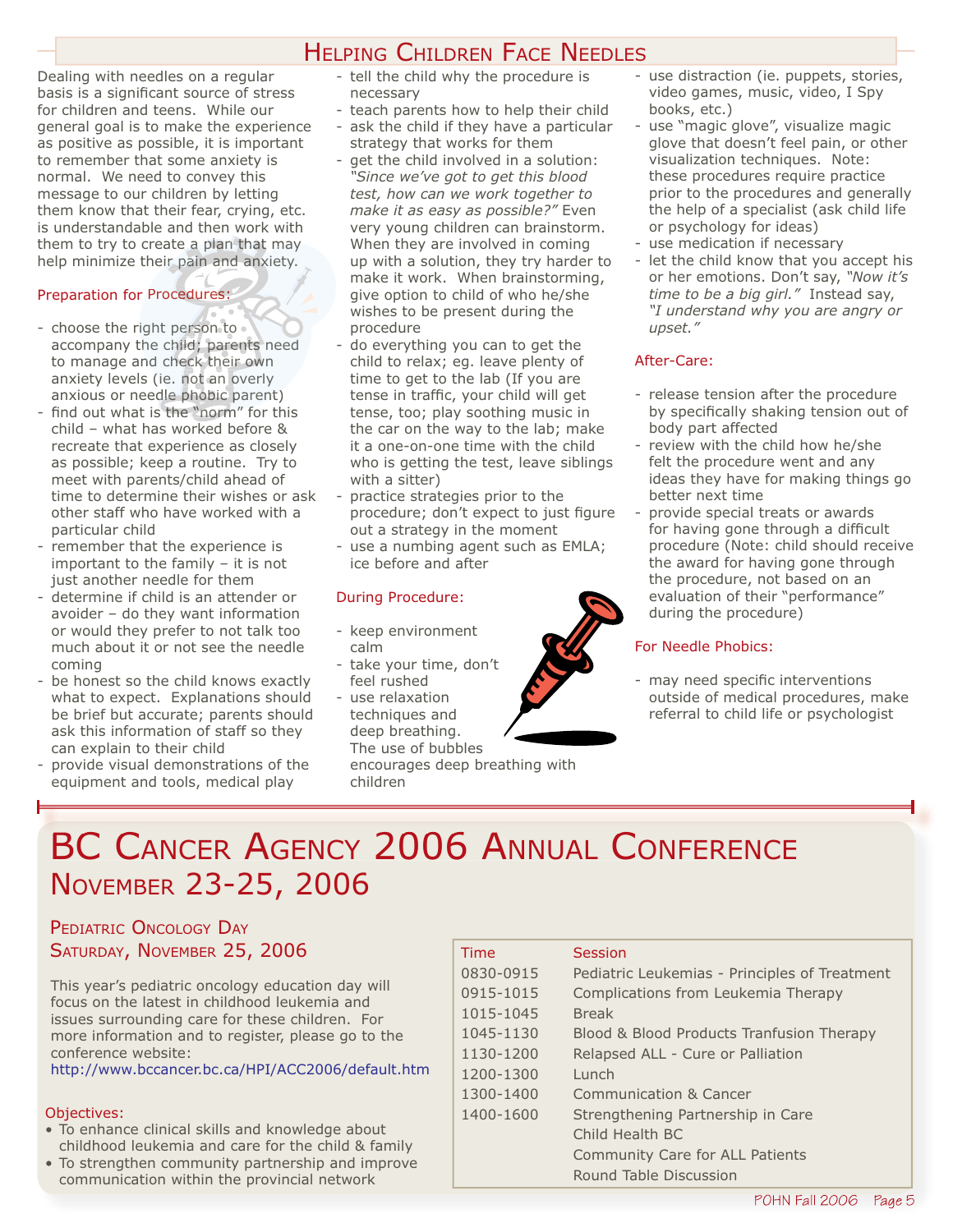# AGE SPECIFIC STRATEGIES FOR HELPING CHILDREN FACE NEEDLES

#### Pre-Schoolers: age ≤5 years

- determine what language works best for the child and is the least scariest
- decrease the anticipation time
- provide child with fun band-aids and rewards
- use distraction bubbles, watch TV
- have parent hold child if this calms him/her
- use nursery rhymes, lullabies, massage techniques (prior, during, and/or after procedures)
- allow the child to move & run around after a painful procedure
- compare the amount of time the procedure will take to something that the child knows (ie. shorter than a TV commercial)
- count to 3 or give a warning so the child can prepare for when it is happening

#### School-Age: age 6-11 years

- provide child with fun band-aids and rewards
- give control over some details of the procedure; eg. ask what they would like to bring or do during that time
- give bravery certificates
- let them play Playstation, watch TV, etc.
- use relaxation and visualization techniques
- allow physical movement after the procedure

#### Teens: age 12 years+

- give more control (ie. option of pushing fluid quickly or slowly)
- let them play Playstation, watch TV, listen to music on headphones, etc.
- ask them for input
- use relaxation and visualization techniques

#### **RESOURCES**

#### **Books/Videos**

"A Child in Pain" – a great resource for parents and staff, written by Dr. Leora Kuttner "No Fears, No Tears" – a video also featuring Dr. Kuttner and children of different ages mastering various pain management techniques

#### **Websites**

http://www.onconurse.com/factsheets/coping\_child\_procedures.html http://www.sickkids.ca/kidshealth/spring05vol6issue1/bloodwork.asp



Learning any new skill or establishing a new childcare routine can be a lengthy and challenging exercise for parents and children. Even

general tasks such as brushing teeth or establishing a smooth bedtime routine can be a frustrating time for children and a humbling experience for parents. Like all other aspects of childcare the advice is easier to dispense than to carry out. There are many factors that affect how children learn and adapt to new behaviors:

- age
- developmental level
- personality
- coping style
- temperament
- HELPING CHILDREN TAKE MEDICATION
	- understanding and acceptance of the purpose of the activity
	- desire for control
	- parent-child relationship etc.

In the event of a cancer diagnosis and the need to establish medication routines or to learn to swallow pills, there are additional factors:

- ability to swallow easily
- fears or history of choking
- food or texture aversions
- unpleasant taste of some medications
- side effects of some medications
- diagnosis-related emotions, such as anxiety, anger, and denial

Discussing these factors is a starting point for assessing a child or teen's unique history and experiences related to the challenge of taking medication. General questions about how the

child adapts to any new changes or how they established other essential routines will give valuable information for tailoring strategies for establishing medication routines.

The following tips and suggestions can help make medicine time and pill swallowing easier. You will note that there is some conflicting advice in this information. This is because different techniques work for different people and there are different educational and parenting approaches. For example, there is debate over the use of reward systems, such as sticker charts and other tokens as a way of establishing new behaviors. While some parents and professionals routinely use this method to introduce new behaviors, others warn that these techniques can cause long-term problems for shortterm gain.



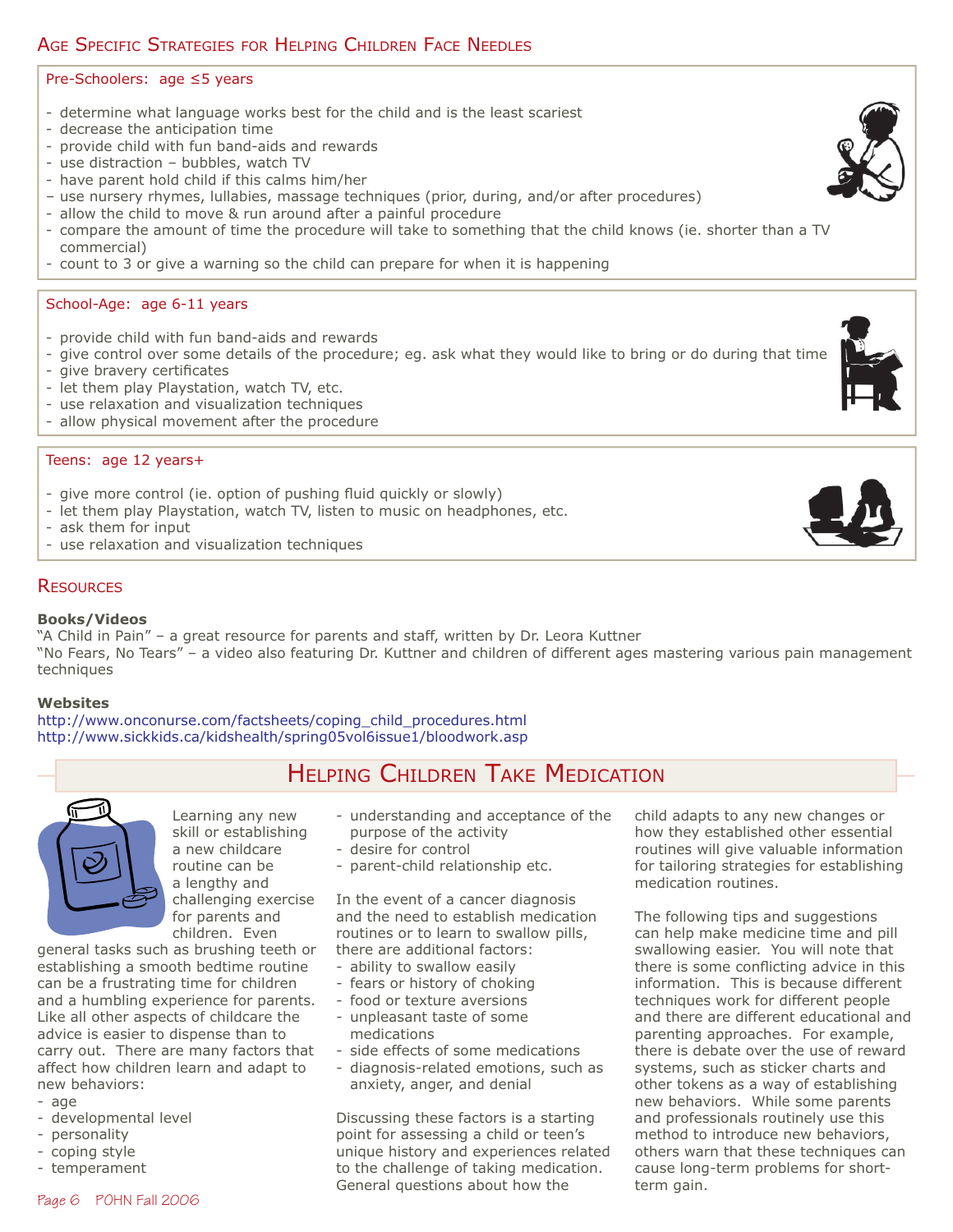# AGE SPECIFIC STRATEGIES FOR HELPING CHILDREN TAKE MEDICATION

#### Preschoolers: age ≤5 years

- use liquid instead of pills
- use a spoon instead of syringe
- mix with something good tasting; eg. pudding, yogurt
- use health care play; eg. giving medicine to a doll or using puppets
- pick and choose your battles; eg. give IV or NG short term
- provide support for parents by modeling and teaching; finding out the child's previous experiences; have parents demonstrate and practice before discharge; give phone support when at home

#### School Age: age 6-11 years

- use liquid instead of pills
- establish a consistent routine around pill taking
- find the right route: liquid, pill, NG, etc.
- pill training with pharmacist
- crush and put in gel caps
- have someone other than the parent do the medication teaching
- use praise and other reward systems
- help the child understand the reason for taking the medication
- have the child practice swallowing pieces of cooked macaroni, then later put a pill in the macaroni (this idea originally came from a 6 year old!)

#### Teens: age 12 years+

- pill training
- acknowledge issues and challenges of wanting control
- manage side effects of medication

### **RESOURCES**

- 1. Just a Spoonful of Sugar Brochure This is a very useful brochure produced by Seattle Children's Hospital and can be downloaded at www.seattlechildrens.org/child\_health\_safety/pdf/flyers/PE398.pdf
- 2. Association of Cancer Resources Online www.acor.org/diseases/ped-onc/treatment/Pills/pills.html This is an excellent oncology-specific website reference for parents. It includes brief anecdotes from parents talking about their experiences and strategies. It provides reassuring and realistic information and peer-support.

 One of the best tips from this website is to tilt your head forward, put the pill in the mouth, sip some water and swallow. By keeping the head forward the pill floats to the back of the mouth and the throat remains open.

3. Teaching and Maintaining Pill Swallowing Study www.medscape.com/viewarticle/410255

 This is a must-read article about teaching children to swallow pills by Czyzewski et al. This research study involved a systematic behavioral teaching program for children with HIV to learn how to swallow large pills. The teaching method is described in detail and involves the teaching methods of shaping (learning simple to most complex tasks which in this case was swallowing a sprinkle-sized placebo to increasingly larger placebos) and modeling (the trainer would also demonstrate the pill swallowing). The article emphasized the importance of having a "neutral" trainer for the child, not a parent, medical caregiver or other authority figure.

 The trainers offered no extrinsic rewards during the training other than stating, "You did it!" when the child successfully swallowed a pill. The authors cautioned about "inadvertently reinforcing bad pill swallowing habits (coercion, bribery, intermittent non-compliance), although at times immediate success may seem very desirable." This was a theme of the article and they reiterated that, "Parent and non-behavioral health care providers tend to focus on attaining compliance at the moment, even if it requires substantial cajolery, bribery or punishment. However, they may neglect the longterm problems that their immediate solutions can cause." Their definition of successful pill swallowing learning was if it was "independent of any tangible reinforcement."

A video about this technique can be downloaded from www.bayloraids.org under educational resources.